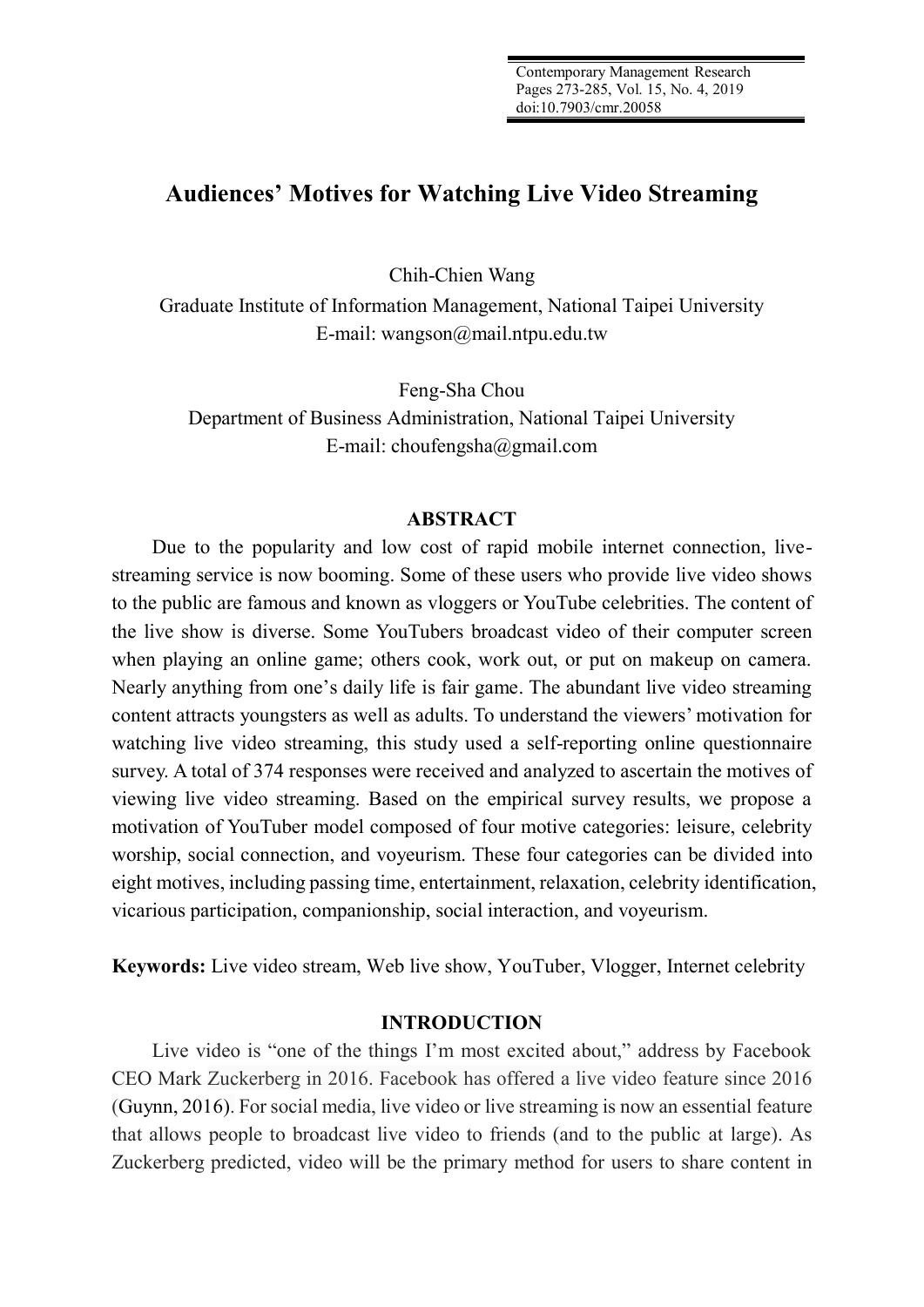the future. The live streaming feature of social media has become more and more important since its inception. It is no longer limited to social media: there are also apps that focus on providing live streaming services for users. The live streaming industry market is now booming, and live streaming itself has become a new social media with a high impact (Liu, 2016). Hundreds of live video social apps have emerged during the past few years. According to search results in Google Android Market with a keyword of "live streaming video", there are 237 apps with the function of "live streaming video" (searched on July 4, 2017). Live streaming video is now an emerging market opportunity that attracts industry practices.

Streaming media constantly delivers video (or audio) from a provider to receivers (https://en.wikipedia.org/ wiki/Streaming\_media). Unlike downloading, which is a process that allows audiences to obtain the entire video or audio before watching or listening, streaming refers to the delivery method, i.e., the process of constant delivery of video or audio. The delivered content can be "live" only when the delivery speed is fast enough to avoid significant lag.

Live video streaming service is booming with an increasing user base. With live video streaming services, users can broadcast their activities to others in real time. Live video streaming services are usually synchronous, and users broadcast their activities while the audience views the video and responds at the same time (Scheibe, Fietkiewicz, & Stock, 2016). It is feasible and available due to the advance in mobile devices, including high-resolution display screens, a high-speed process for visual content, highquality cameras, and a high penetration rate of high-speed mobile communication. The technique requirement is easy to reach when a user wants to serve as a broadcaster (live video content provider) or just as an audience (live video content viewer).

Some broadcasters become famous, attracting millions of viewers. The content of the live video streaming is diverse. Some broadcasters circulate their computer screen when playing online games; others cook, work out, or put on makeup on camera. Nearly anything from one's daily life is fair game. The abundant contents of live video streaming attract youngsters as well as adults. They spent much time on live video streaming.

With live video streaming, people now can broadcast their own lives to share their daily activities in real time, as predicted by the 1998 film *The Truman Show*. By viewing live video streaming, audiences are privy to broadcasters' personal activities and private affairs. Live video streaming attracts audiences' attention, and some audiences spend significant time on viewing the live streaming video.

However, little previous research focuses on exploring the participation behavior of live video streaming audiences (Hu, Zhang, & Wang, 2017). The current study focuses on understanding the motivations for audiences to view live video streaming.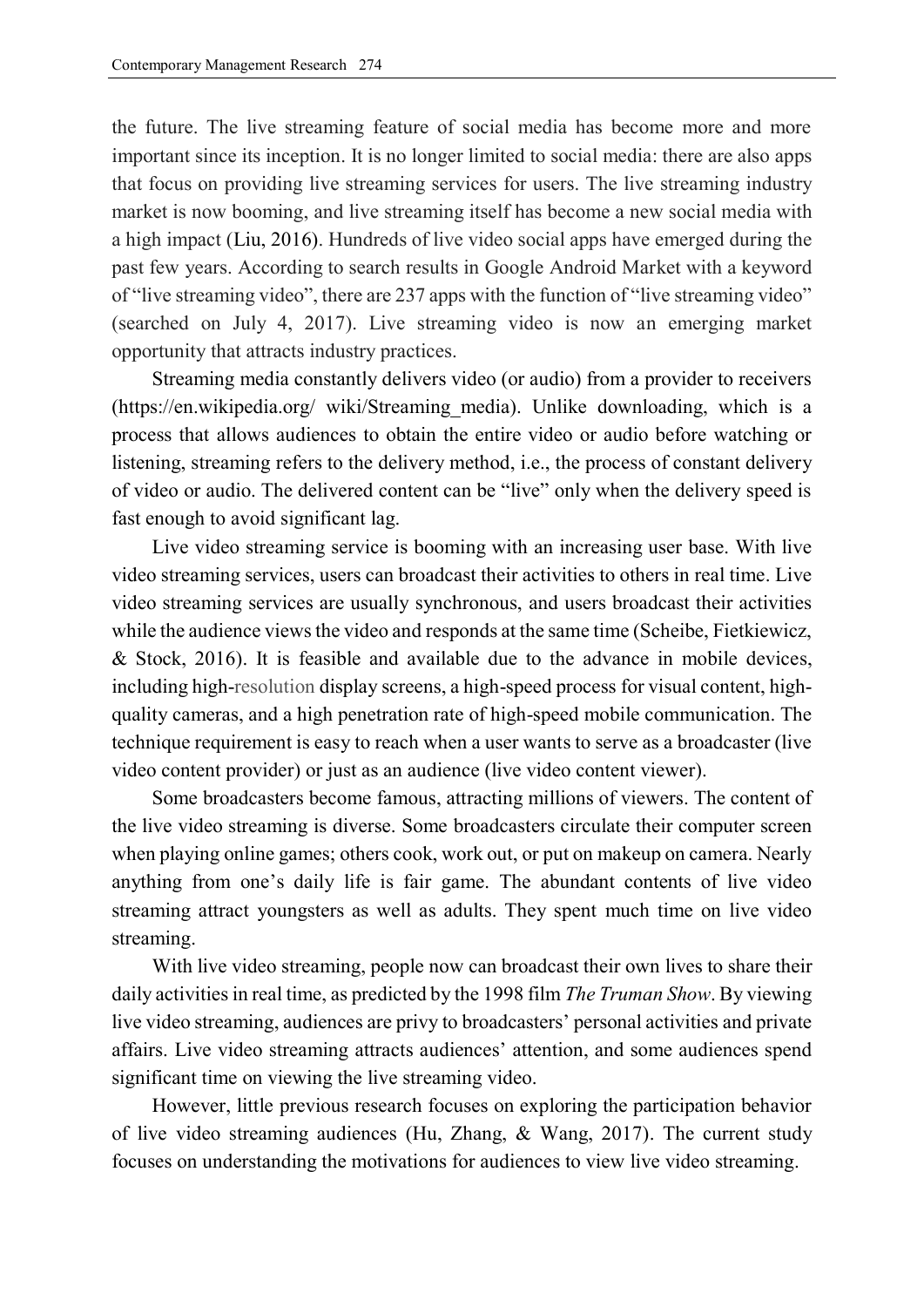|        |        | (A.)<br>Taiwan<br>Population<br>(age 13 and<br>above) | (B.)<br>Internet<br>Usage<br>Penetration<br>$(\%)$ | (C.)<br><b>SNS</b><br>Penetration<br>$\frac{6}{6}$ of Internet<br>User) | $(A)$ x $(B)$ x<br>(C) Estimated<br><b>SNS</b><br>population in<br>Taiwan | Estimated<br>Percentage of<br>SNS users | Actual<br>Respondent of<br>the study $\frac{6}{6}$<br>of samples) |  |
|--------|--------|-------------------------------------------------------|----------------------------------------------------|-------------------------------------------------------------------------|---------------------------------------------------------------------------|-----------------------------------------|-------------------------------------------------------------------|--|
| 13-19  | male   | 1,109,856                                             | 97.89%                                             | 80.12%                                                                  | 870,454                                                                   | 6.4%                                    | 8.3%                                                              |  |
|        | female | 1,017,152                                             | 97.89%                                             | 80.12%                                                                  | 797,747                                                                   | 5.9%                                    | 9.1%                                                              |  |
| 20-29  | male   | 1,664,421                                             | 98.08%                                             | 92.49%                                                                  | 1,509,866                                                                 | 11.2%                                   | 7.5%                                                              |  |
|        | female | 1,545,765                                             | 98.08%                                             | 92.49%                                                                  | 1,402,228                                                                 | 10.4%                                   | 17.6%                                                             |  |
| 30-39  | male   | 1,896,047                                             | 97.23%                                             | 86.51%                                                                  | 1,594,835                                                                 | 11.8%                                   | 12.8%                                                             |  |
|        | female | 1,914,692                                             | 97.23%                                             | 86.51%                                                                  | 1,610,518                                                                 | 11.9%                                   | 15.8%                                                             |  |
| 40-49  | male   | 1,804,613                                             | 92.66%                                             | 76.55%                                                                  | 1,280,034                                                                 | 9.5%                                    | 7.5%                                                              |  |
|        | female | 1,849,137                                             | 92.66%                                             | 76.55%                                                                  | 1,311,616                                                                 | 9.7%                                    | 8.0%                                                              |  |
| 50-59  | male   | 1,785,760                                             | 80.79%                                             | 63.35%                                                                  | 913,960                                                                   | 6.8%                                    | 3.7%                                                              |  |
|        | female | 1,842,545                                             | 80.79%                                             | 63.35%                                                                  | 943,023                                                                   | 7.0%                                    | 5.9%                                                              |  |
| 60 and | male   | 1,432,398                                             | 62.70%                                             | 53.10%                                                                  | 476,898                                                                   | 3.5%                                    | 1.9%                                                              |  |
| above  | female | 2,475,136                                             | 62.70%                                             | 53.10%                                                                  | 824,064                                                                   | 6.1%                                    | 1.9%                                                              |  |

**Table 1. Estimated Social Network Sites Users in Taiwan**

#### **METHOD**

#### **Participants**

This study used a self-reporting online questionnaire survey to collect data. The participants were viewers of live video streaming. We posted advertisements for volunteers on Facebook to recruit Taiwanese participants, since Facebook is the largest social media site in Taiwan, with a more than ninety percent penetration rate. Because age may be an influential factor for viewing behavior of reality television programs (Ebersole & Woods, 2007), the study used stratified sampling to make sure the samples were representative of the whole population of Taiwanese internet users. The stratified sampling of the study was based on the research report of "2016 Summary Report: Wireless Internet Usage in Taiwan" (Taiwan Network Information Center [TWNIC], 2016), which presented the penetration of Taiwanese usage of Internet and social networking sites (SNS). The "Household registration statistics data" by Taiwan Ministry of the Interior was also used to determine the sample numbers for stratified sampling. This study calculated the age percentage distribution of social media users, shown in Table 1. We used this distribution to allocate budget for Facebook ads to recruit participants.

### **Procedure**

We employed an online questionnaire for a period of 2 weeks. Participants in this study were voluntarily and the questionnaire took approximately 10 min to finish. The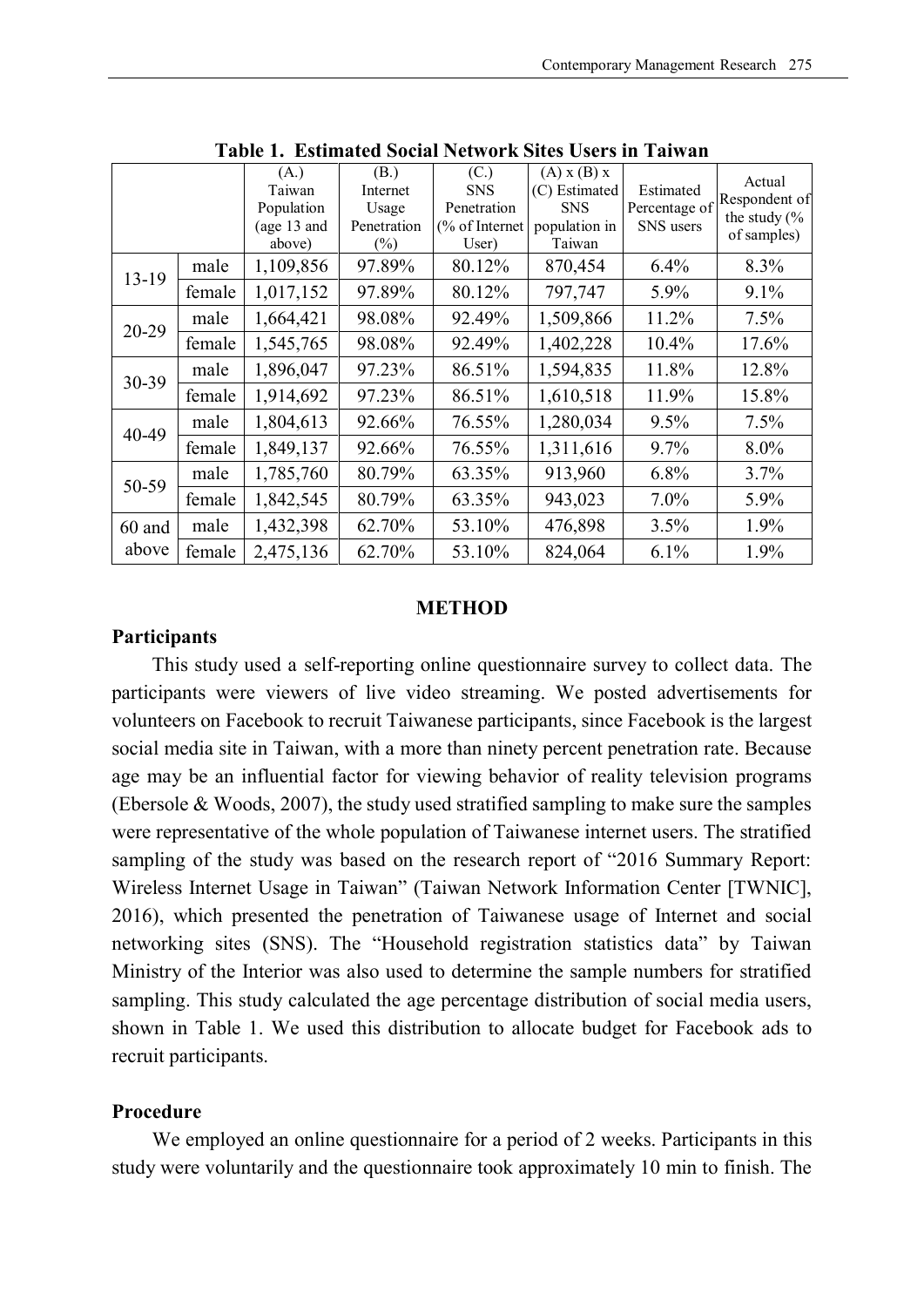questionnaire consisted of two parts. First, we asked participants to report their internet live show viewing behavior and their demographic data. Second, the participants answered questions about the motives of viewing an Internet live show. All volunteers through Facebook Ads to access the online questionnaire. We offered a lottery to participants who completed the online questionnaire. The prize was twenty NT100 (about USD 3.30) convenience store gift certificates.

#### **Measurement**

Based on the literature review for the potential motivations for viewing live streaming, nine motivations were included in this study, including passing time, entertainment, relaxation, celebrity identification, vicarious participation, companionship, social interaction, and voyeurism. We selected two items for each motivation. A five-point Likert-type scale, ranging from 1 (Strongly Disagree) to 5 (Strongly Agree), was used to measure these nine motivations.

The measurement scale for motivations of passing time, entertainment, relaxation, companionship, and social interaction was adopted from [6]. Vicarious participation was measured by asking participants how they felt about "Dreaming about live streaming myself" and "Pretending that I'm a contestant on a live stream", which was developed by Papacharissi & Mendelson (2007). Two item measurement scales for identification to broadcasters were adopted from Um (2013). Three items modified from Baruh (2010) were used to measure voyeurism. We asked participants to answer three questions as below, "I enjoy watching live Internet shows that give me a glimpse into broadcasters' private moments." "I like live Internet shows that reveal a side of broadcasters that I would not normally see." "I enjoy watching live Internet shows that provide access to things that broadcasters try to hide."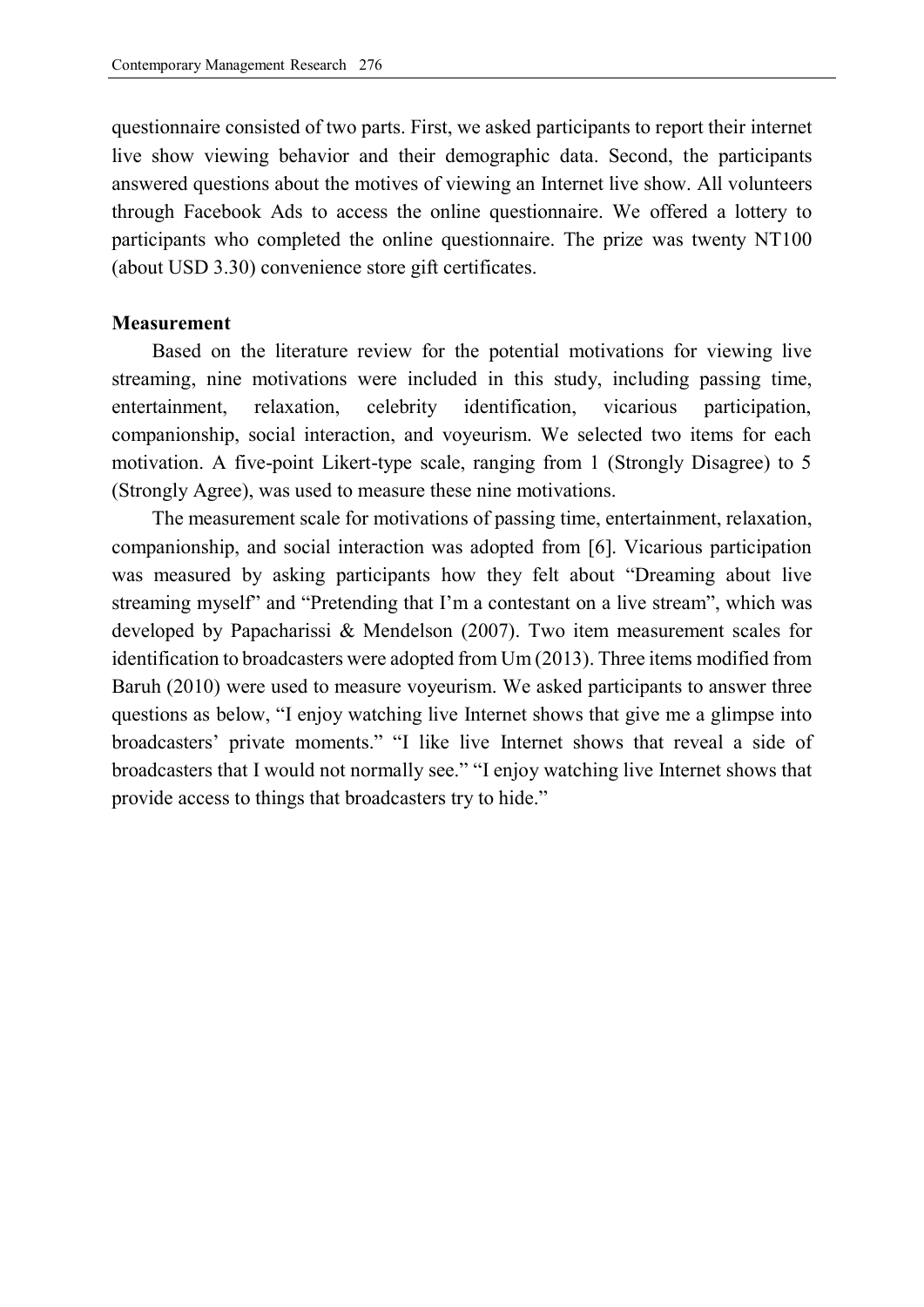| Measure                  | items          | percentage |
|--------------------------|----------------|------------|
| Gender                   | Male           | 41.7%      |
|                          | Female         | 58.3%      |
|                          | Below 20 years | 17.4%      |
|                          | $21 - 30$      | 25.1%      |
| Age                      | $31 - 40$      | 28.6%      |
|                          | $41 - 50$      | 15.5%      |
|                          | Above 51       | 13.4%      |
|                          | Student        | 26.1%      |
| Career                   | Employed       | 50.4%      |
|                          | Between jobs   | 15.1%      |
|                          | Retirement     | 8.5%       |
|                          | Always         | 10.7%      |
|                          | Once a day     | 11.8%      |
| Frequency for watching   | Once 2-3 days  | 23.3%      |
| internet live video show | Once a week    | 17.4%      |
|                          | Seldom         | 12.6%      |
|                          | Never          | 24.3%      |

Table 2. Demographic profile of participants

#### **RESULTS**

### **Demographic**

This study recruited 374 participants to join. 58.3% of the participants were female  $(n=218)$ , and the other 41.7% were male  $(n=156)$ . 53.7% of the participants were between 20 and 40 years old. Most participants were employed (50.4%). Overall, 75.8% of participants had experience viewing live internet video shows. Table 2 shows the descriptive statistics of the respondents' demographic profiles, including gender, job career, age, and frequency of watching live internet video shows.

## **Scale Reliability and Validity**

To verify the construct reliability, we computed Cronbach's alpha and composite reliabilities (CR) to evaluate the internal consistency among items to each construct of this study. The Cronbach's alpha value of all constructs in our model exceeds the usual .70 benchmark (Hair, Black, Babin, Anderson, & Tatham, 2016). The Cronbach's alpha value of each construct ranged from 0.674 to 0.901. This study calculated composite reliabilities for each construct. The value of composite reliabilities of each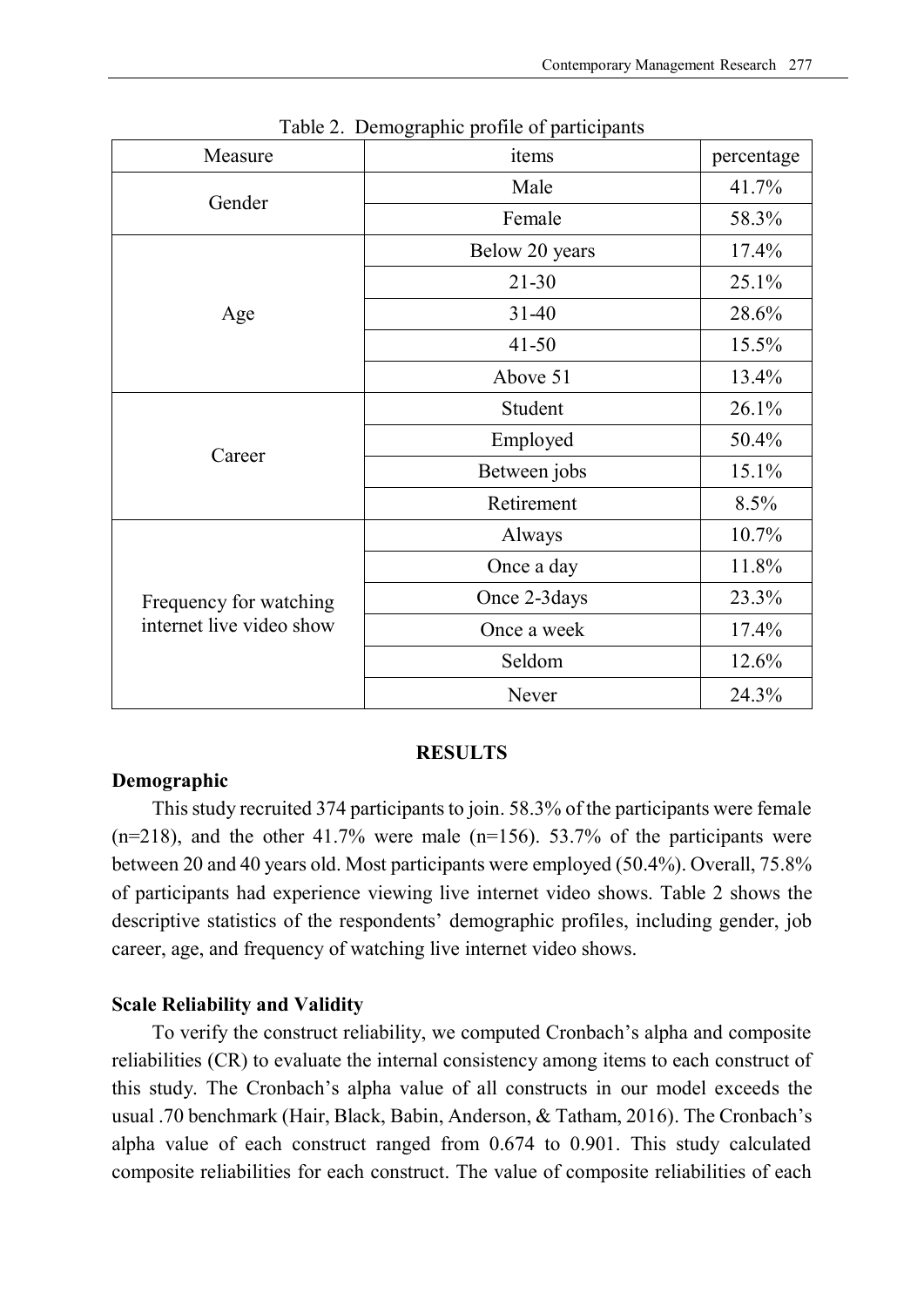construct ranged from 0.803 to 0.940. The results demonstrated each construct to be satisfactory, with all coefficients greater than the recommended threshold of 0.70, following the suggestion of (Nunnally, 1967). The coefficients of Cronbach's alpha and CR demonstrated that the constructs were within acceptable reliability.

| Motivations                 | Items          | Cronbac<br>$h's \alpha$ | Composite<br>Reliability (CR) | Average Variance<br>Extracted<br>(AVE) |
|-----------------------------|----------------|-------------------------|-------------------------------|----------------------------------------|
| Pass Time                   | $\overline{2}$ | 0.848                   | 0.861                         | 0.755                                  |
| Entertainment               | $\overline{2}$ | 0.818                   | 0.838                         | 0.721                                  |
| Relaxation                  | $\overline{2}$ | 0.856                   | 0.867                         | 0.765                                  |
| Celebrity<br>Identification | $\overline{2}$ | 0.788                   | 0.803                         | 0.671                                  |
| Vicarious<br>Participation  | $\overline{2}$ | 0.817                   | 0.837                         | 0.718                                  |
| Companionship               | $\overline{2}$ | 0.875                   | 0.873                         | 0.775                                  |
| Social interaction          | $\overline{2}$ | 0.817                   | 0.827                         | 0.705                                  |
| Voyeurism                   | 3              | 0.935                   | 0.940                         | 0.839                                  |

Table 3. Scale reliabilities and Validity

We accessed the convergent validity of scales by calculating the standardized factor loading and Average Variance Extracted (AVE) of each construct of Confirmatory Factor Analysis (CFA) model. The standardized factor loading for each item ranged from 0.78 to 0.96 and had a significant loading with the appropriate latent construct, thereby demonstrating adequate convergent validity. The AVE value of all constructs were the above criteria of 0.50 (ranging from 0.671 to 0.839) (Fornell & Larcker, 1981), which indicated adequate convergent validity. The results are listed in Table 3.

Table 4 demonstrates correlations among the latent constructs and the root of AVE in the diagonal of the matrix. On the suggestion of Fornell and Larcker (1981), we accessed the discriminant validity of the latent constructs in terms of the root of AVE. Comparing of the root of AVE with corresponding correlation estimate of any two constructs, if the root of the AVEs are greater than the correlation between the constructs, the requirements for discriminant validity are satisfied. However, the result indicated that all but two factors (entertainment and relaxation) had adequate discriminant validity. The root of the AVEs for entertainment motivation was 0.849, which was slightly lower than the correlation coefficient between relaxation and entertainment (0.892). The root of the AVEs for relaxation motivation was 0.875, which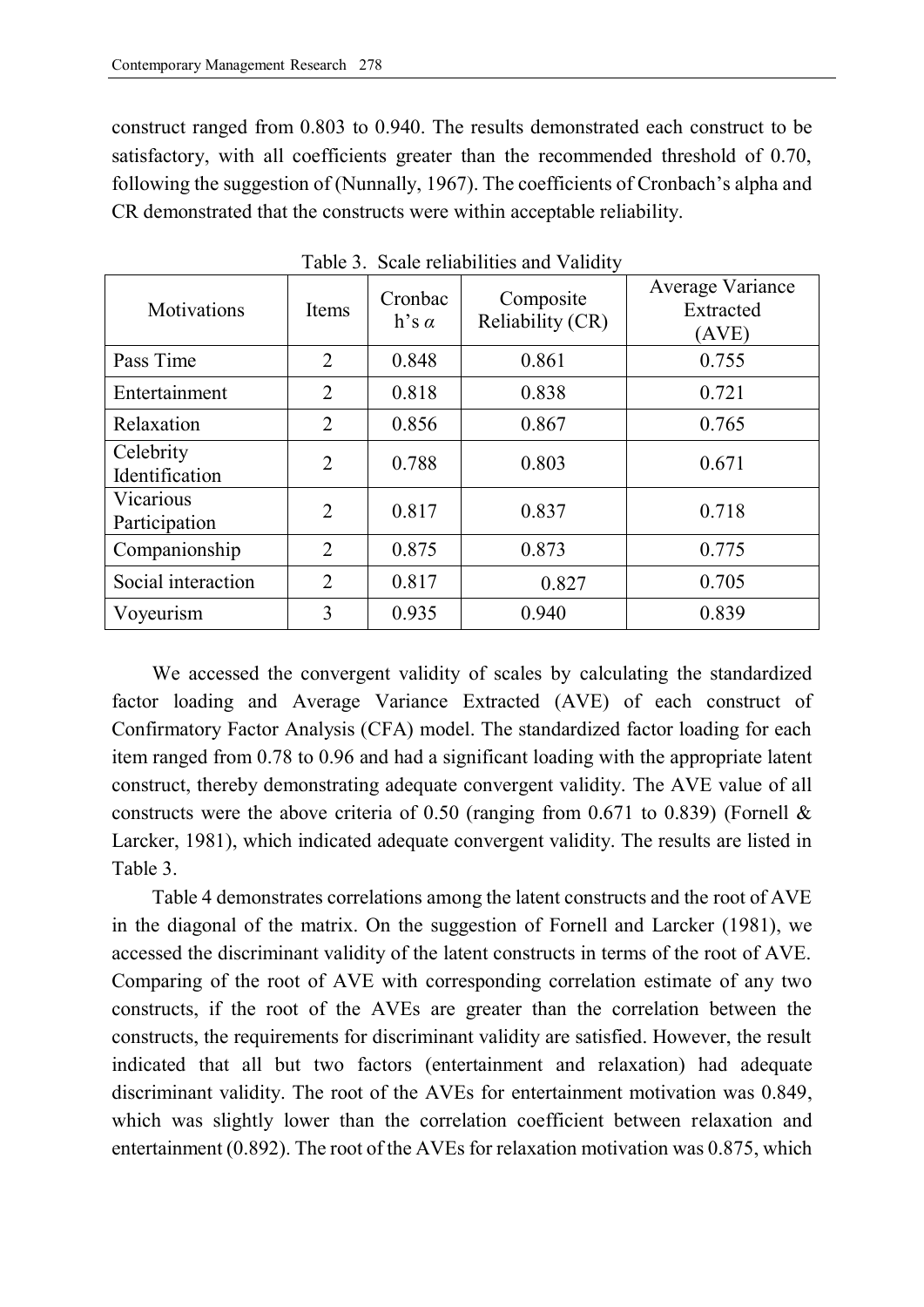was slightly lower than the correlation coefficient between relaxation and entertainment (0.892). The remaining six factors were with acceptable discriminant validity.

# **Exploratory Factor Analysis**

This study proposes eight motivations to explain why audiences watch live video streams. However, according to Table 4, there is a significant correlation among these eight motivations. To check if these eight factors can be further classified into several categories, we employed the exploratory factor analysis (EFA) to extract second-order factors to confirm whether the eight factors could be concentrated into fewer dimensions. As Table 5 indicates, the eight factors could be condensed into four motivation categories. This study named these motivation categories of watching video live streaming as leisure, celebrity worship, social connection, and voyeurism.

**Table 4. Correlation Coefficient and Discriminant Validity of the Measurement Model**

|           |                                                |                                                                              | TATAN |       |     |                 |           |
|-----------|------------------------------------------------|------------------------------------------------------------------------------|-------|-------|-----|-----------------|-----------|
|           |                                                | CI VP VO PT EN                                                               |       |       | RE. | CO <sub>1</sub> | <b>SI</b> |
| CI.       | 0.819                                          |                                                                              |       |       |     |                 |           |
| VP        | $0.779***$ 0.847                               |                                                                              |       |       |     |                 |           |
|           | VO $0.571***$ $0.621***$ $0.916$               |                                                                              |       |       |     |                 |           |
| <b>PT</b> |                                                | $0.605***$ $0.672***$ $0.700***$ $0.869$                                     |       |       |     |                 |           |
|           | EN $0.595***$ $0.622***$ $0.724***$ $0.816***$ |                                                                              |       | 0.849 |     |                 |           |
| RE        |                                                | $0.655***$ $0.706***$ $0.713***$ $0.866***$ $0.892***$ $0.875$               |       |       |     |                 |           |
| CO        |                                                | $0.660***$ $0.745***$ $0.697***$ $0.752***$ $0.732***$ $0.816***$            |       |       |     | 0.880           |           |
| SI        |                                                | $0.680***$ $0.732***$ $0.680***$ $0.753***$ $0.713***$ $0.800***$ $0.788***$ |       |       |     |                 | 0.840     |

1. CI=Celebrity Identification, VP= Vicarious Participation, VO= Voyeurism, PT= Pass Time, EN= Entertainment, RE= Relaxation, CO= Companionship, SI= Social interaction

2. The diagonal reveals values of the root of the average variance extracted (AVE) for each variable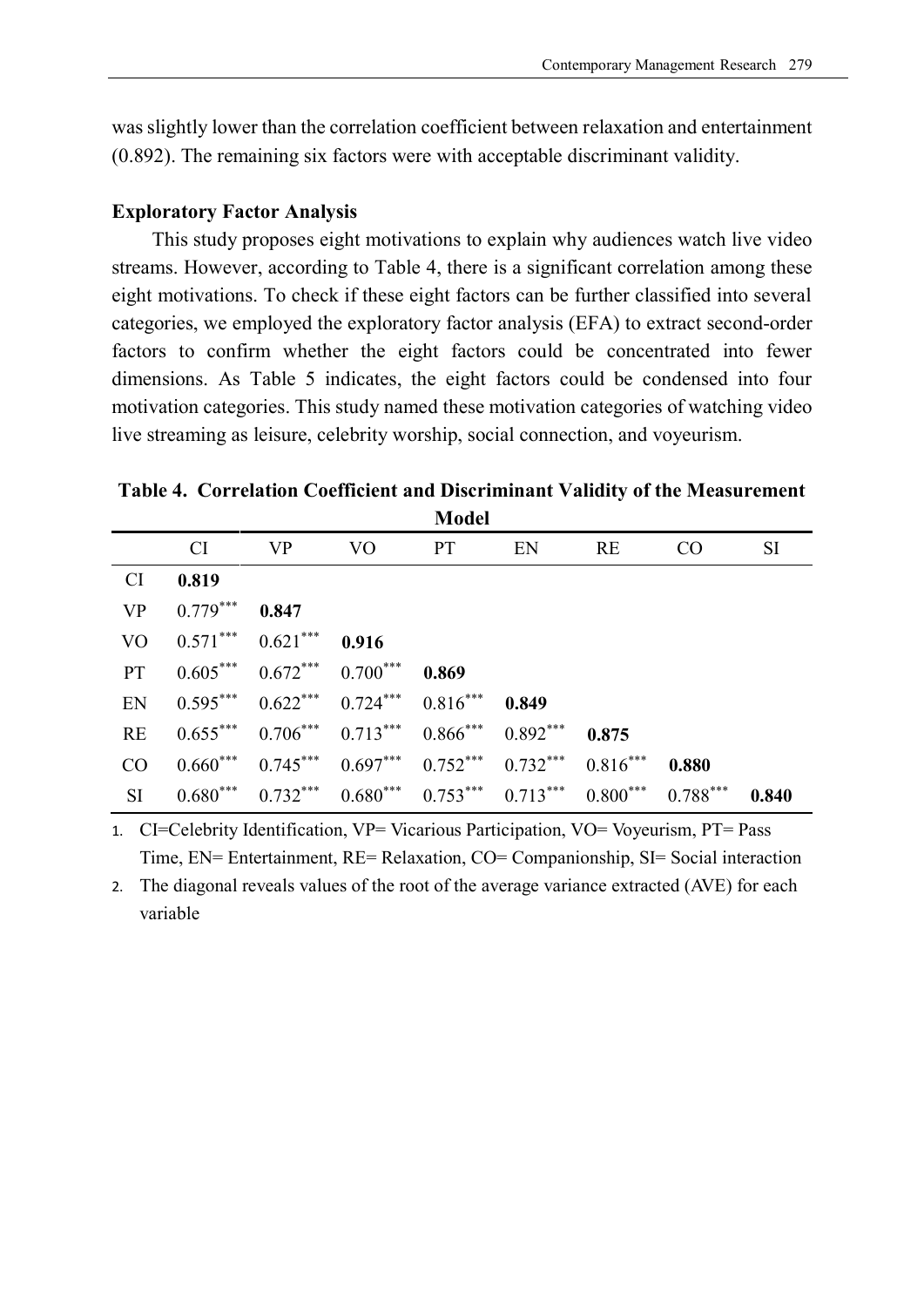| <b>Dimensions</b>    | Sub-dimension               | Leisure | Celebrity<br>Worship | Social<br>Connection | Voyeuris<br>m |
|----------------------|-----------------------------|---------|----------------------|----------------------|---------------|
| Leisure              | Pass Time                   | 0.779   | 0.328                | 0.347                | 0.231         |
|                      | Entertainment               | 0.813   | 0.254                | 0.254                | 0.363         |
|                      | Relaxation                  | 0.777   | 0.321                | 0.406                | 0.258         |
| Celebrity<br>Worship | Celebrity<br>identification | 0.320   | 0.870                | 0.228                | 0.223         |
|                      | Vicarious<br>participation  | 0.290   | 0.695                | 0.533                | 0.222         |
| Social<br>Connection | Companionship               | 0.427   | 0.341                | 0.704                | 0.333         |
|                      | Social interaction          | 0.488   | 0.366                | 0.666                | 0.218         |
| Voyeurism            | Voyeurism                   | 0.401   | 0.282                | 0.281                | 0.820         |

**Table 5. The exploratory Factor Analysis Results of the Motivation of Watching a Live Video Stream**

Leisure motivation included three factors: Passing time, entertainment, and relaxation. Celebrity worship motivation covered celebrity identification and vicarious participation. Social connection motivation contained companionship and social interaction factors. Voyeurism motivation included only voyeurism, as shown in Figure 1.



**Figure 1. The Motivation Dimensions of Watching a Live Video Stream**

The leisure motivation reveals that audiences take a break, have fun, and relieve stress by viewing live video streaming. Celebrity worship indicated that audience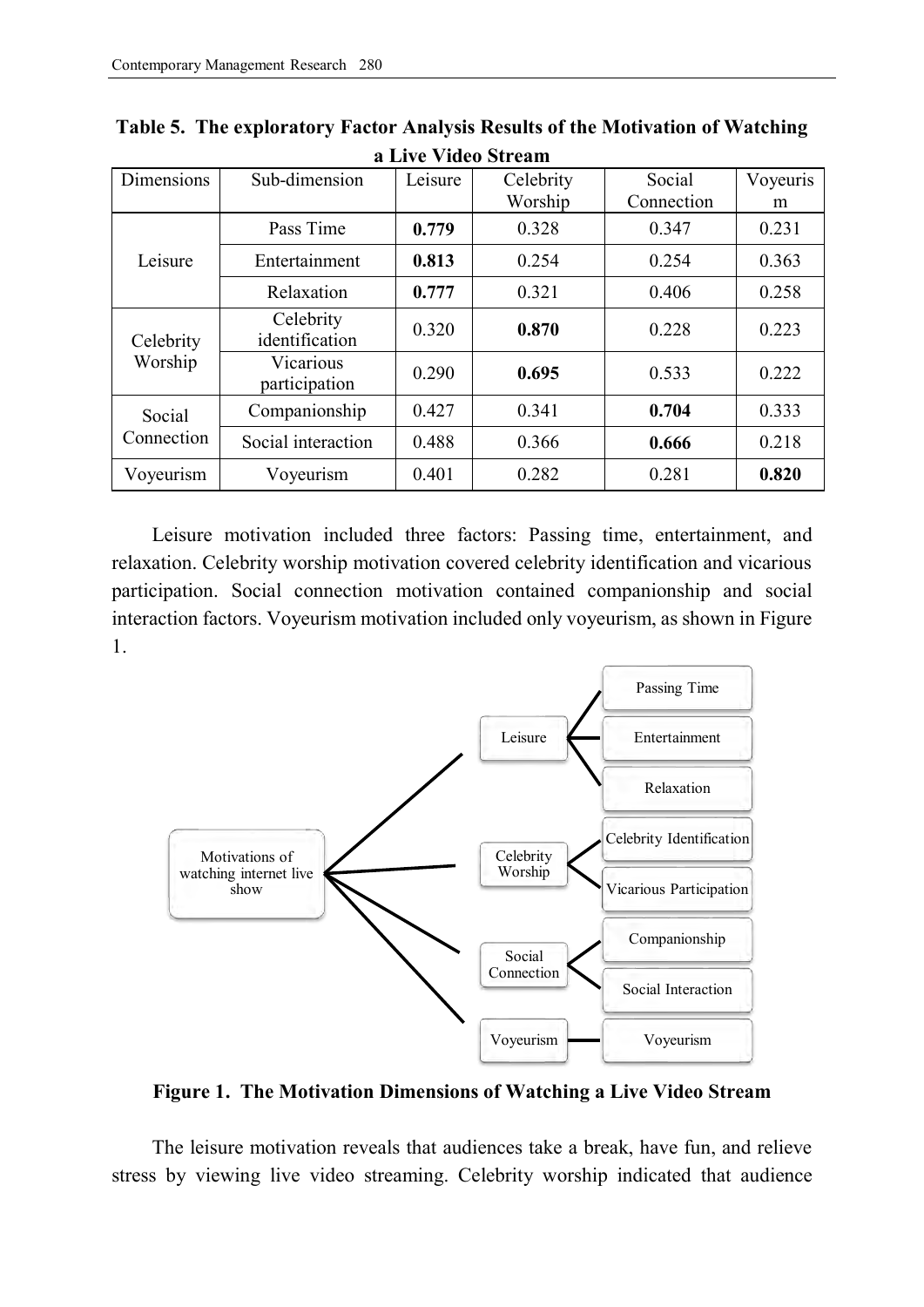identifies with their favorite broadcaster and learns what is real and close to them by viewing their video stream. This parasocial interaction gives the audience satisfaction. The social connection motivation means the audience uses the contents of live video streaming to interact with their friends, family, and others, which will decrease the level of companionship. Finally, the subjects of video live streaming usually want to approach star's real life. The audience may be curious about everything of their favorite star(s), which drives them to view the video streaming to fulfill their desire.



Chi-Square=641.97, df=91, p<0.001, RMSEA=0.133, GFI=0.82, AGFI=0.70, SRMR=0.034, RMR=0.034, NFI=0.91, NNFI=0.89, CFI=0.92

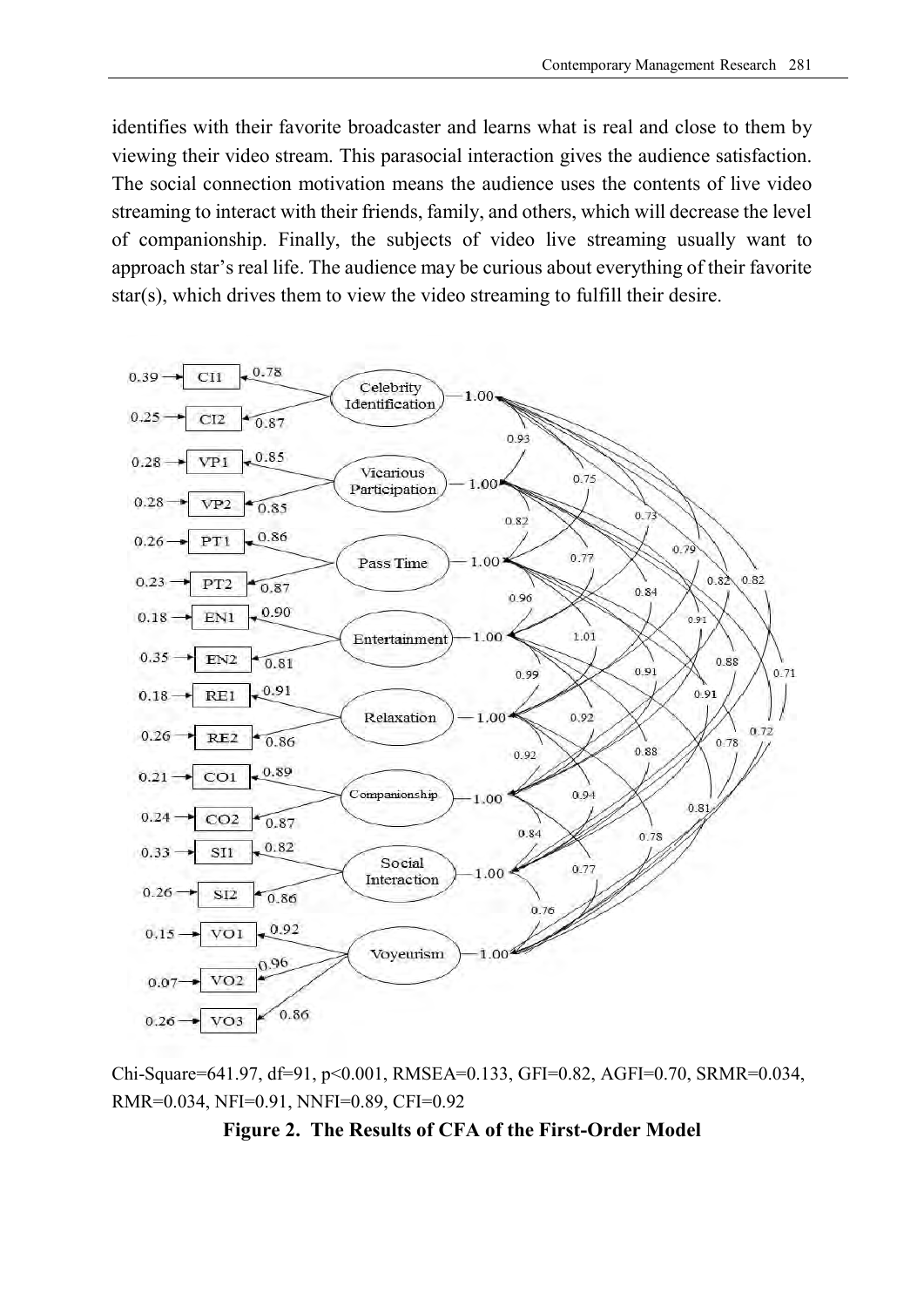To confirm whether the second-order dimension of the motivation model of watching live video stream is appropriate, we conducted two confirmatory factor analyses (CFA). The first CFA included eight one-order factors and the other included second-order factors CFA, shown as Figures 2 and 3. This study used the chi-square ratio to test the goodness-of-fit. On the suggestion of Hayduk (1987), we compare with the chi-square ratio of the first-order model and second-order model. The ratio of  $\gamma$ 2 and df (degree of freedom) of the first-order model was 7.05, and the ratio of  $\chi$ 2 and df (degree of freedom) of the second-order model was 3.99, which nearly the threshold value of 3. Thus, the later one (the second-order model) has a better goodness-of-fit.



Chi-Square=438.93, df=110, p<0.001, RMSEA=0.094, GFI=0.87, AGFI=0.82, SRMR=0.037, RMR=0.037, NFI=0.93, NNFI=0.93, CFI=0.95 **Figure 3. The Results of CFA of Second-Order Model**

In otherwise, the model fit indictors of first-order model is RMSEA=0.133, GFI=0.82, AGFI=0.70, SRMR=0.034, RMR=0.034, NFI=0.91, NNFI=0.89, CFI=0.92, and the model fit indictors of second-order model is RMSEA=0.094, GFI=0.87,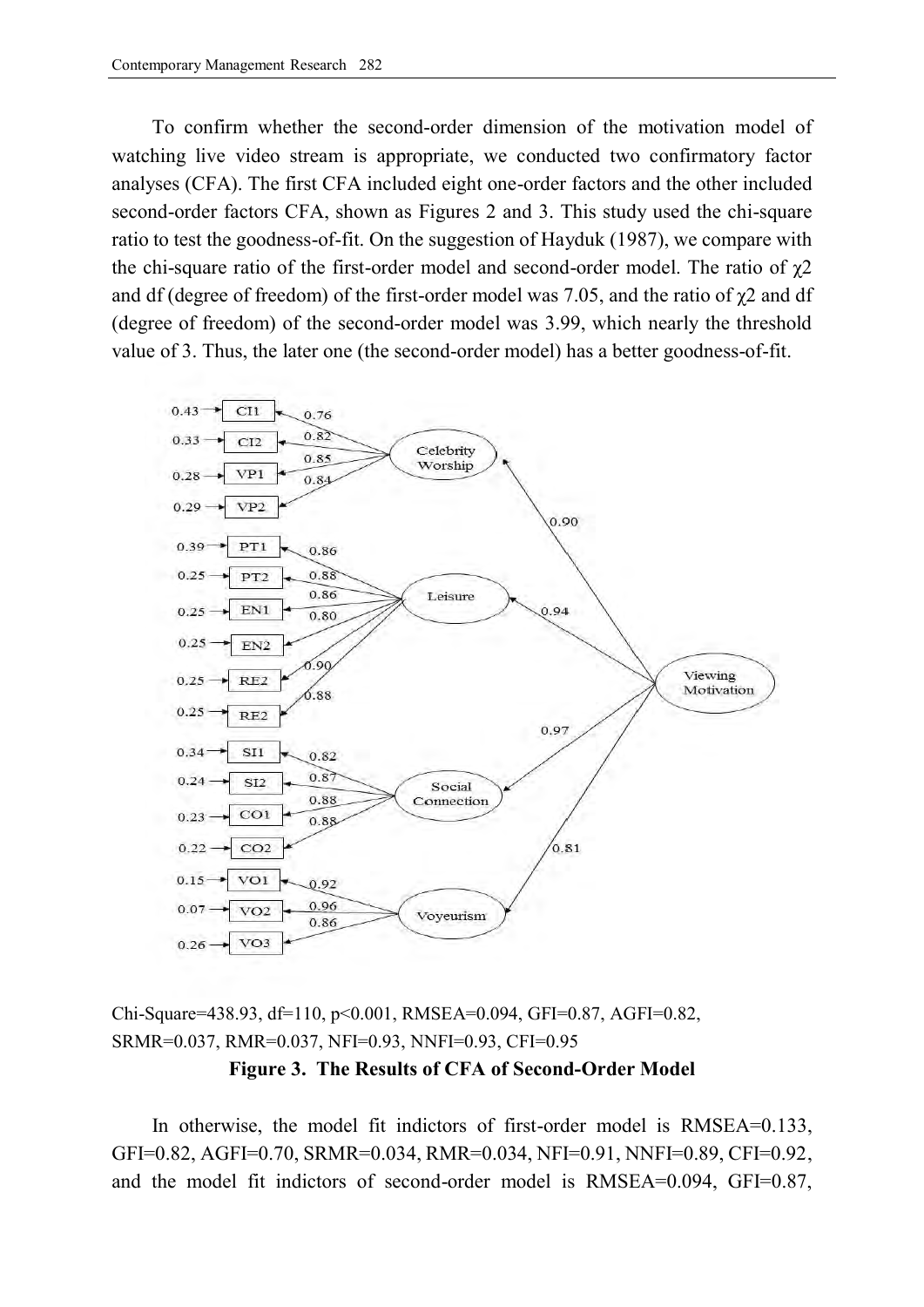AGFI=0.82, SRMR=0.037, RMR=0.037, NFI=0.93, NNFI=0.93, CFI=0.95. The model fit indictors of second-order model is better than the first-order model; that is, the second-order model is able to explain the motivation for viewing live video stream.

## **DISCUSSION**

Live video streaming is an emerging internet application that attracts sights from audiences, academics, and industry practices. Many audiences spend significant time viewing live streaming. However, few previous studies have focused on exploring the motivations why audiences keep viewing live video streaming. The current study reveals four motivations for view live streaming: leisure, celebrity worship, social connection, and voyeurism. The motivation of leisure can be further divided into three sub-motivations of passing time, entertainment, relaxation. The motivation of celebrity worship can be further divided into two sub-motivations of celebrity identification and vicarious participation. The motivation of social connection can be further divided into two sub-motivations of companionship and social interaction. Additionally, the study reveals that voyeurism is the fourth dimension for viewing live video streaming. Although most studies focus on the adoption issue of online behavior, the literature also discussed addiction issues (reference). This study discusses the motivation of live stream behavior. Nevertheless, addiction is also an important issue for live stream behavior. Future studies may discuss the factors influencing live stream addiction. Some motives of live stream behavior may also factor for live stream addiction (Islam, Karia, Khaleel, Khalid, Al Mamun, Bhuiyan, & Fouji, 2019). Furthermore, investigating audiences' motivations can help the industry understand their preferences. Understanding what live streamers have provided can help understand the current market status. The literature up to now has focused on analyzing social commerce content to understand post quantity and content types in customer engagement on Facebook pages (reference). Future studies may also investigate the content provided by live streamers. Comparing the motivations of live stream audience and content provided by live streamers can help to realize the gap between demand and supply of the live stream industry (Thongmak, 2019).

#### **REFERENCE**

Baruh, L. (2010). Mediated voyeurism and the guilty pleasure of consuming reality television. *Media Psychology, 13*(3), 201-221, 2010. https://doi.org/10.1080/15213269.2010.502871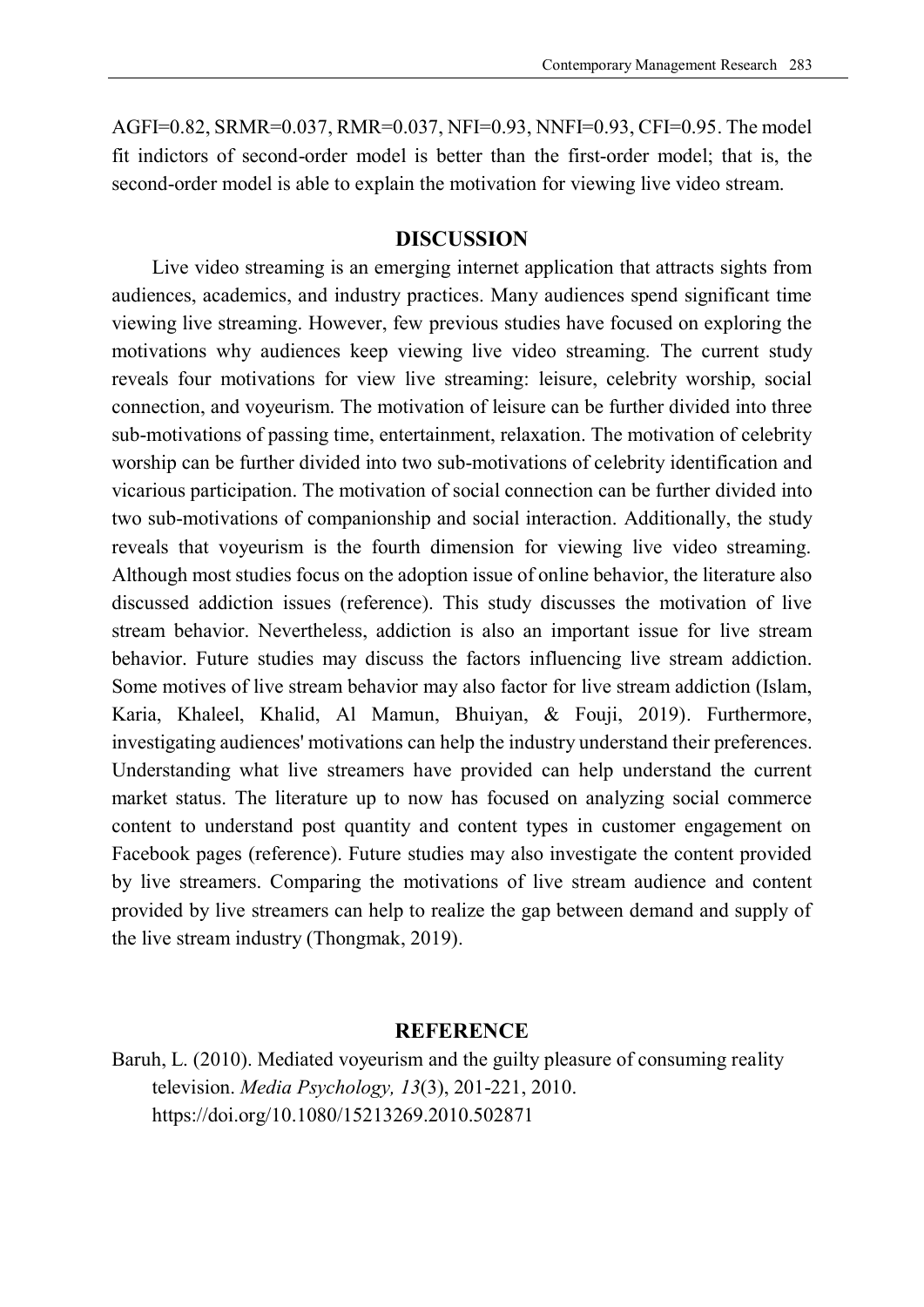- Ebersole, S., & Woods, R. (2007). Motivations for viewing reality television: A uses and gratifications analysis. *Southwestern Mass Communication Journal, 23*(1), 23- 42.
- Fornell, C., & Larcker, D. F. (1981). Structural equation models with unobservable variables and measurement error: Algebra and statistics. *Journal of Marketing Research, 18*(3), 382-388. https://doi.org/10.1177/002224378101800313
- Guynn, J. (2016). Mark Zuckerberg embraces live video. Retrieved from https://www.usatoday.com/story/tech/news/2016/02/26/mark-zuckerbergfacebook-live-video/80992540/
- Hair, J. F., Black, W. C., Babin, B. J., Anderson, R. E., & Tatham, R. L. (2016). Multivariate data analysis (6th ed). Upper Saddle River, NJ: Pearson Prentice Hall.
- Hayduk, L. A. (1987). Structural equation modeling with LISREL: Essentials and advances. Jhu Press.
- Hu, M., Zhang, M., & Wang, Y. (2017). Why do audiences choose to keep watching on live video streaming platforms? An explanation of dual identification framework. *Computers in Human Behavior, 75*, 594-606. https://doi.org/10.1016/j.chb.2017.06.006
- Islam, M. S., Karia, N., Khaleel, M., Khalid, J., Al Mamun, M. A., Bhuiyan, M. Y. A., & Fouji, M. H. (2019). From ICT adoption to ICT addiction: What really matters between the use of ICT and learning performance?. *International Journal of Electronic Commerce Studies, 9*(2), 133-159.
- Liu, X. (2016). Live streaming in China: Boom market, business model and risk regulation. *Journal of Residuals Science & Technology*, *13*(8), 284.1-284.7. Retrieved from http://www.destechpub.net/2019/JRST-Volume-13-Number-8- 2016.pdf.
- Nunnally, J. C., & Bernstein, I. H. (1967). Psychometric Theory. 3rd Edition, McGraw-Hill, New York.
- Papacharissi, Z., & Mendelson, A. L. (2007). An exploratory study of reality appeal: Uses and gratifications of reality TV shows. *Journal of Broadcasting & Electronic Media, 51*(2), 355-370. https://doi.org/10.1080/08838150701307152
- Rudin, S., Niccol, A., Feldman, E. S., & Schroeder, A. (Producer), & Weir, P. (Director). (1998). The Truman show [science fiction comedy-drama]. Hollywood: Paramount pictures.
- Scheibe, K., Fietkiewicz, K. J., & Stock, W. G. (2016). Information behavior on social live streaming services. *Journal of Information Science Theory and Practice, 4*(2), 6-20. https://doi.org/10.1633/jistap.2016.4.2.1
- Taiwan Network Information Center [TWNIC]. (2016). 2016 summary report: Wireless internet usage in Taiwan.